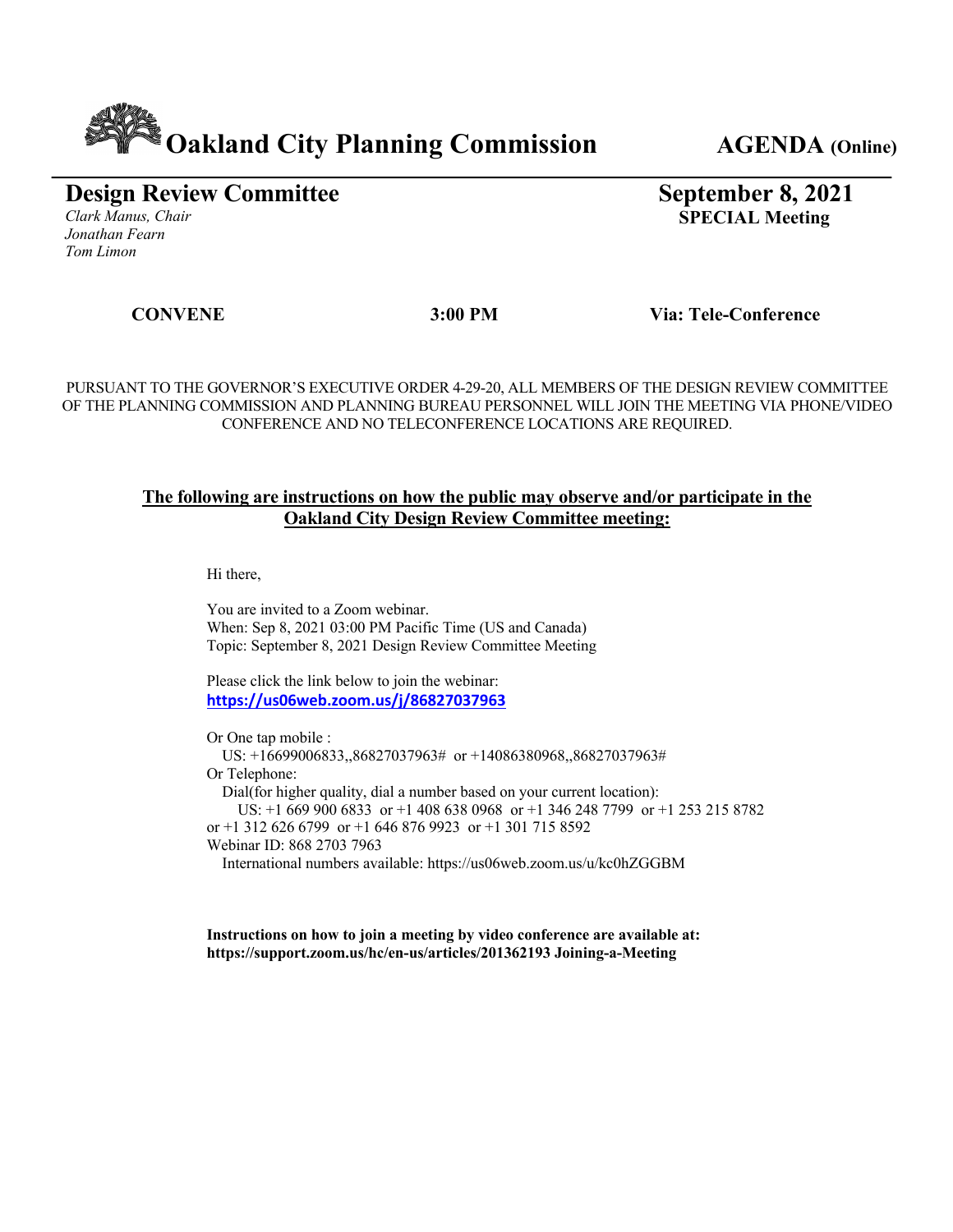

#### **Page 2 September 8, 2021**

|                                                   | <b>HOW TO COMMENT ON A PUBLIC MEETING:</b><br>Public comments will be taken at the time of the eligible Agenda item.                                                                                                                                                                                                                                                                                                                                                                                                                                                                                                          |
|---------------------------------------------------|-------------------------------------------------------------------------------------------------------------------------------------------------------------------------------------------------------------------------------------------------------------------------------------------------------------------------------------------------------------------------------------------------------------------------------------------------------------------------------------------------------------------------------------------------------------------------------------------------------------------------------|
| If you are a Zoom video<br>Conference participant | To comment by Zoom video conference, click the "Raise Your Hand" button to request to speak<br>when Public Comment is being taken on an eligible agenda item. You will then be unmuted during<br>your turn and allowed to provide public comments. After the allotted time, you will then be re-<br>muted. Instructions on how to "Raise Your Hand" are available at: https://support.zoom.us/hc/en-<br>us/articles/205566129 - Raise-Hand-In-Webinar.                                                                                                                                                                        |
| If you are a phone<br>participant                 | To comment by phone, please call on one of the above listed phone numbers. You will be prompted<br>to "Raise Your Hand" by pressing "*9" to request to speak when Public Comment is being taken on<br>an eligible agenda item. You will then be unmuted during your turn, then allowed to make public<br>comments. After the allotted time, you will then be re-muted. Instructions of how to raise your hand<br>by phone are available at: https://support.zoom.us/hc/en-us/articles/201362663 - Joining-a-meeting-<br>by-phone. If you have any questions, please email Desmona R. Armstrong at<br>Dramstrong@oaklandca.gov |

#### **IMPORTANT THINGS TO REMEMBER DURING YOUR PUBLIC COMMENT PERIOD**

#### 1. **ALL ATTENDEES SHALL BE MUTED UPON ENTRY**

- 2. Please do not raise your hand if the item currently being heard is not the item you wish to speak on. We will call for public testimony on each item individually. When the item you're interested in is being called and public speakers are invited to raise their hands, raise yours then and we will call them all in the order they're raised.
- 3. You may of course speak on multiple items but your comments during each item must address the item currently under discussion. Speakers attempting to speak about items other than the item currently under consideration will be muted and asked to wait for the item they're here to speak about to be called.

#### **ADDITIONAL INFORMATION FOR THE PUBLIC HEARING**

- 1. Staff reports are available online, generally by 5:00 p.m. the Friday before the meeting, at www.oaklandca.gov (under "Planning Commission.") You will need to ensure that your computer will accept pop-ups from the host site (oaklandca.gov) and that your computer has a later version of Adobe Acrobat Reader installed. For further information, please email Desmona Armstrong at Drarmstrong@oaklandca.gov.
- 2. Please note that the descriptions of the applications found below are preliminary in nature and that the projects and/or descriptions may change prior to a decision being made.
- 3. Applicants or members of the public that plan to make electronic presentations (e.g., PowerPoint presentations): Please contact Desmona Armstrong at Drarmstrong@oaklandca.gov at least **48 hours** prior to the meeting. We are unable to accommodate late material, at this time.

Staff reports are available on-line, generally one week prior to each meeting, at **www.oaklandca.gov** by searching "Design Review Committee." Staff reports are available by clicking on the highlighted Case File/Item number. For further information, please email drarmstrong@oaklandca.gov**.**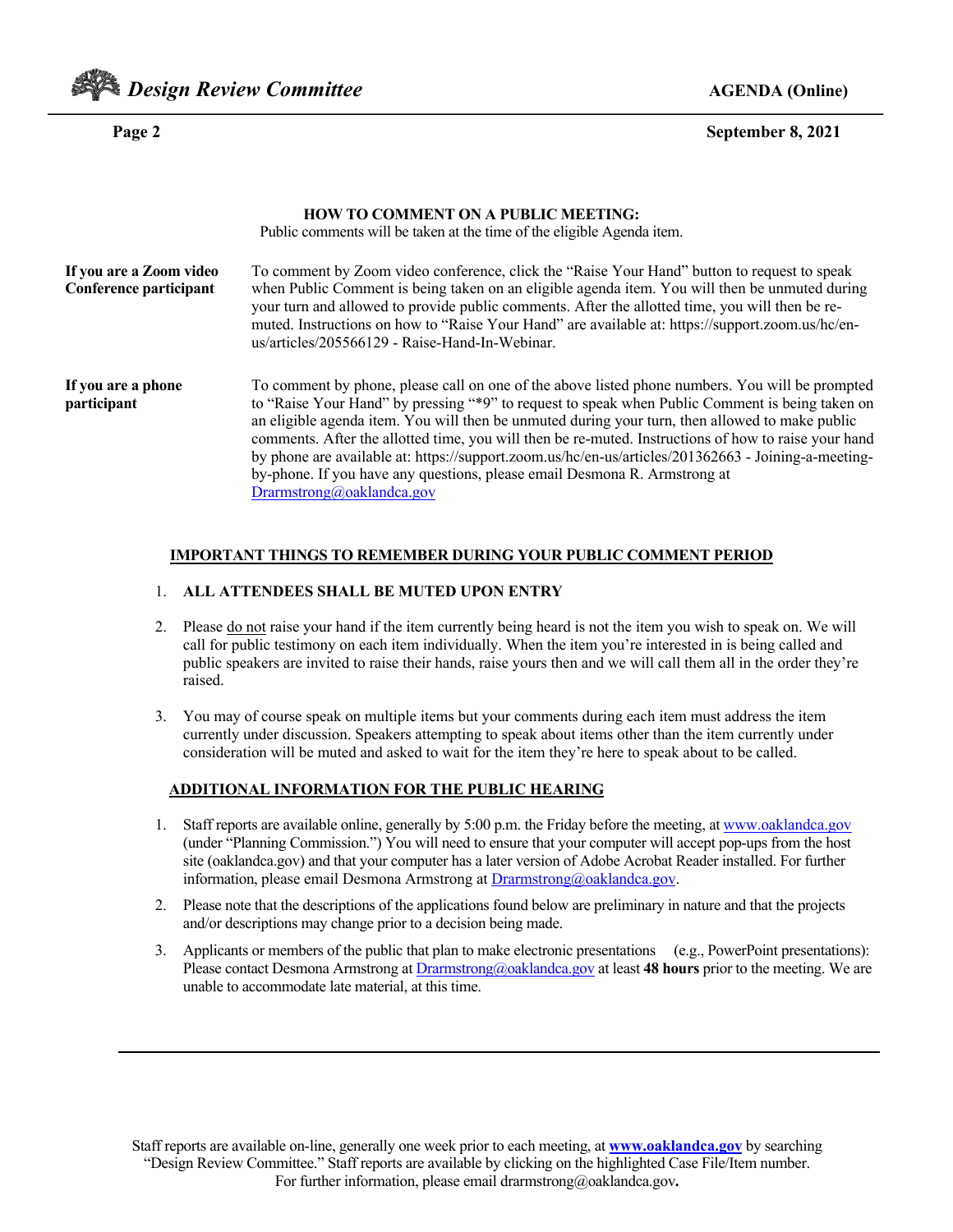

 **Page 3 September 8, 2021**

### **ROLL CALL**

#### **DRC SECRETARY RULES OF CONDUCT**

#### **OPEN FORUM**

**COMMITTEE MATTERS**

#### **NEW BUSINESS**

| $\overline{\mathbf{1}}$ .                                | <b>Location: 1 Market Street (Howard Terminal)</b>                                                                                         |
|----------------------------------------------------------|--------------------------------------------------------------------------------------------------------------------------------------------|
|                                                          | Assessor's Parcel Number(s): [018-0405-001-00; -002-00; & -004-00; -003-01; & -003-02 and 018-0410-001-04;                                 |
|                                                          | $\textcolor{red}{\textbf{1-05}};$ -003-00; -004-00; -005-00; -006-01; -006-02; -007-00 & -008-00                                           |
|                                                          | Proposal: Design Review discussion for the proposed Oakland Waterfront Ballpark District                                                   |
|                                                          | Planned Unit Development (PUD). The proposal includes a new open-air waterfront                                                            |
|                                                          | multi-purpose Major League Baseball (MLB) ballpark with a capacity of up to                                                                |
|                                                          | $35,000$ -persons; mixed use development including up to 3,000 residential units, up                                                       |
|                                                          | to 1.5 million square feet of office, and up to approximately $270,000$ square feet of                                                     |
|                                                          | retail uses; an approximately 50,000 square-foot indoor performance center with                                                            |
|                                                          | capacity of up to 3,500 individuals; an approximately 280,000 square-foot, 400-                                                            |
|                                                          | room hotel; and a network of approximately 18.3 acres of privately-owned,                                                                  |
|                                                          | publicly-accessible open spaces.                                                                                                           |
|                                                          | <b>Applicant:</b> Oakland Athletics Investment Group, LLC                                                                                  |
| Contact Person/Phone Number: Noah Rosen – (510) 746-4406 |                                                                                                                                            |
|                                                          | <b>Owner:</b> City of Oakland                                                                                                              |
| Case File Number: PLN20-048                              |                                                                                                                                            |
|                                                          | Planning Permits Required: Planned Unit Development (Preliminary Development Plan) and associated                                          |
|                                                          | Tentative Tract Map. The proposal also includes a related request for a General Plan                                                       |
|                                                          | Amendment and a Rezoning to establish a district specific set of zoning regulations.                                                       |
|                                                          | <b>General Plan: General Industry</b>                                                                                                      |
|                                                          | EPP – Retail Dining & Entertainment - 1                                                                                                    |
| Zoning:                                                  | IG                                                                                                                                         |
|                                                          | $M-40$                                                                                                                                     |
|                                                          | <b>Environmental Determination:</b> A Draft Environmental Impact Report was published on February 26, 2021, with the                       |
|                                                          | comment period ending on April 27, 2021. Staff is currently reviewing submitted                                                            |
|                                                          | comments and preparing the FEIR/RTC.                                                                                                       |
|                                                          | Historic Status: Designated Historic Property (DHP), survey rating A1+, PG&E Station C - Area of                                           |
|                                                          | Primary Importance (API)                                                                                                                   |
| City Council District: 3                                 |                                                                                                                                            |
|                                                          | Finality of Decision: No decision on application, receive Committee and Public comments prior to                                           |
|                                                          | decision on the application at a future date.<br>For Further Information: Contact Case Planner Pete Vollmann at (510) 238-6167 or by email |
|                                                          | at pvollmann@oaklandca.gov.                                                                                                                |
|                                                          |                                                                                                                                            |

Staff reports are available on-line, generally one week prior to each meeting, at **www.oaklandca.gov** by searching "Design Review Committee." Staff reports are available by clicking on the highlighted Case File/Item number. For further information, please email drarmstrong@oaklandca.gov**.**